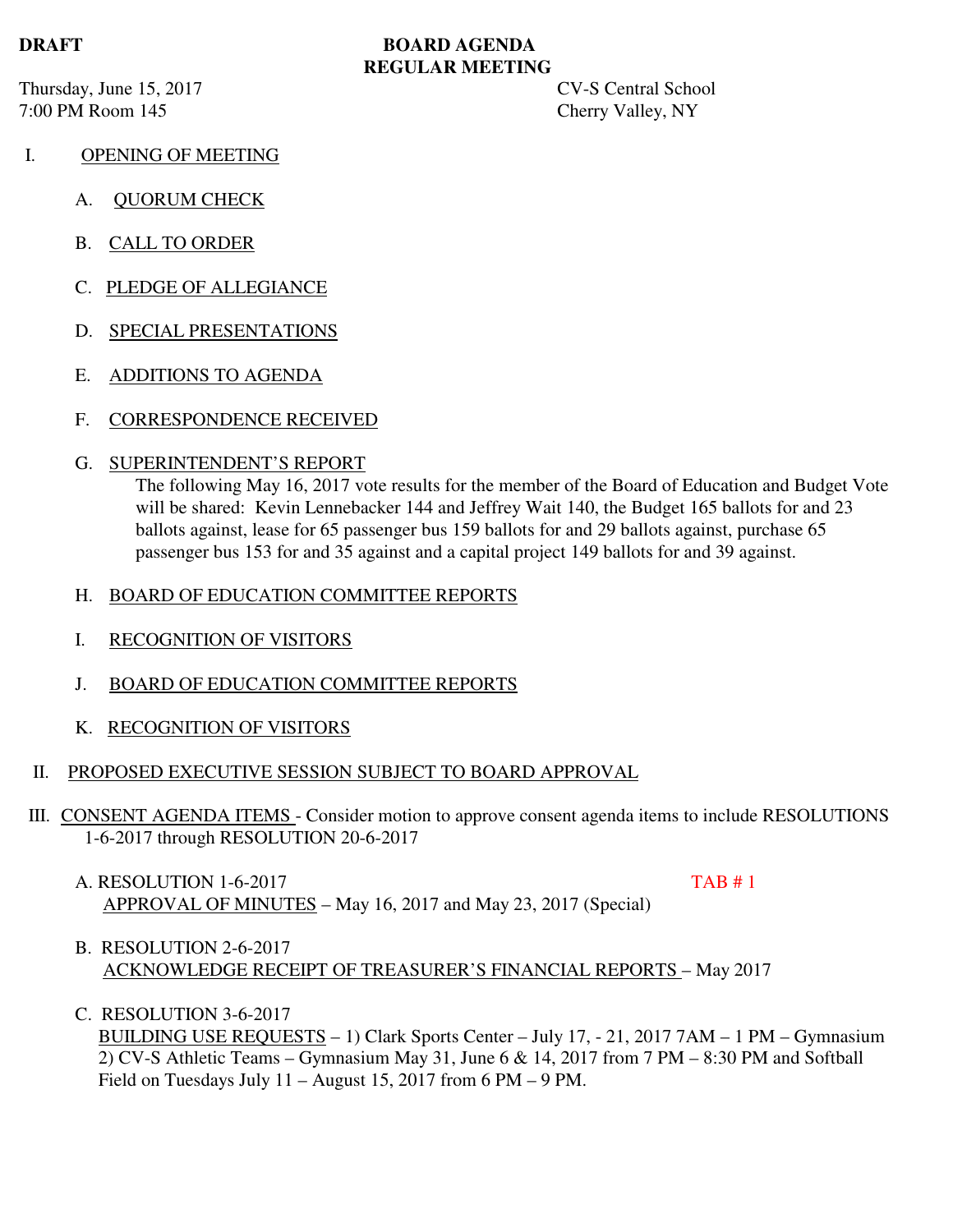# D. ANNUAL REORGANIZATIONAL MEETING

RESOLUTION 4-6-2017

 RESOLVED, that the Board of Education of the Cherry Valley-Springfield Central School District, does hereby set the Annual Reorganizational Meeting date to be July 6, 2017.

# E. FINANCIAL

RESOLUTION 5-6-2017

 RESOLVED, that the Board of Education of the Cherry Valley-Springfield Central School District, upon the recommendation of the Superintendent does approve the following transfers:

| From: | A2110120 | \$15,000 | To: | A2110140 |
|-------|----------|----------|-----|----------|
|       | A162160  | \$20,000 |     | A5510160 |
|       | A1621160 | \$5,000  |     | A5510160 |

# F. ACCEPT BID FOR GARBAGE DISPOSAL AND RECYCLING PICKUP FOR 2017-2018 AND 2018- 2019 SCHOOL YEARS

RESOLUTION 6-6-2017

 RESOLVED, that the Board of Education of the Cherry Valley-Springfield Central School District does hereby award the garbage disposal and recycling pickup bid to the following for the 2017-2018 and 2018- 2019 school years: Casella - \$5,102.00

G. ACCEPT RFP/BID FOR PHOTOGRAPHY SERVICES

# RESOLUTION 7-6-2017

 RESOLVED, that the Board of Education of the Cherry Valley-Springfield Central School District does hereby award the photography services bid to the following: Best Eye Photography

# H. ACCEPT BID FOR MILK PRODUCTS FOR 2017-2018 SCHOOL YEAR

RESOLUTION 8-6-2017

 RESOLVED, that the Board of Education of the Cherry Valley-Springfield Central School District does hereby award the milk product bid to the following for the 2017-2018 school year: Byrne Dairy

# I. SUMMER SCHOOL TUITION RATE

RESOLUTION 9-6-2017

 RESOLVED, that the Board of Education of the Cherry Valley-Springfield Central School District, upon the recommendation of the Superintendent, does hereby set the tuition rate for the 2017 high school summer school program at \$150/class for Driver's Education and out of district residents.

# J. OPPORTUNITIES FOR OTSEGO, INC./HEAD START TAB #2

RESOLUTION 10-6-2017

 RESOLVED, that the Board of Education of the Cherry Valley-Springfield Central School District, does hereby approve the Vendor Contract Packet Agreement with Opportunities For Otsego, Inc./Head Start as per ATTACHMENT III J.

# K. PERSONNEL

RESOLUTION 11-6-2017

 RESOLVED, that the Board of Education of the Cherry Valley-Springfield Central School District does hereby re-appoint Kenneth Whiteman from the seniority/recall list, pursuant to Education Law § 3013, to a physical education position in the physical education tenure area, effective September 1, 2017.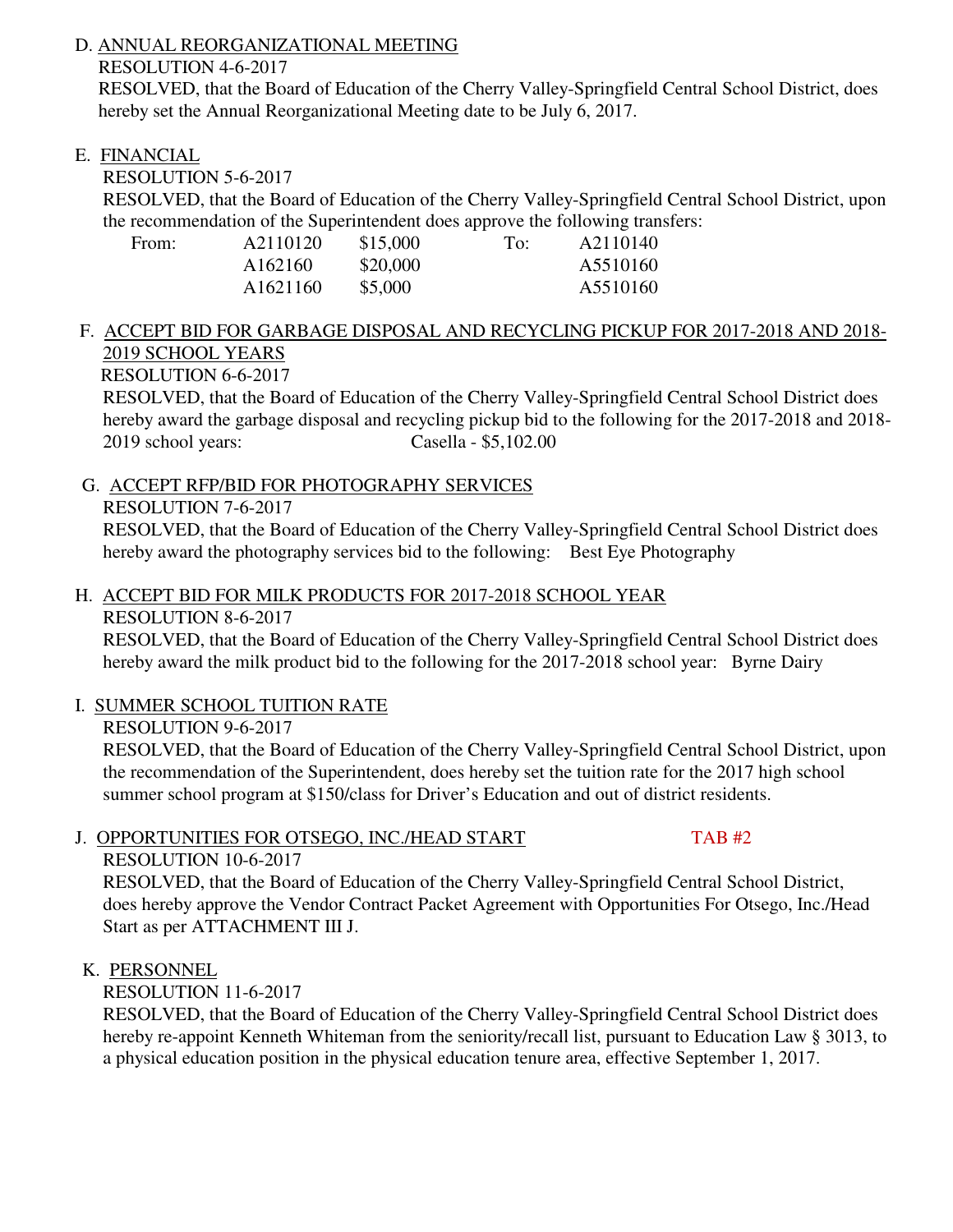### RESOLUTION 12-6-2017

 RESOLVED, that the Board of Education of the Cherry Valley-Springfield Central School District does hereby accept the resignation of Andrea Stabak, Elementary/Reading Teacher, effective June 23, 2017.

### RESOLUTION 13-6-2017

 RESOLVED, that the Board of Education of the Cherry Valley-Springfield Central School District does hereby accept the resignation of Meagan Coleman, Elementary Teacher, effective August 31, 2017.

### RESOLUTION 14-6-2017

 RESOLVED, that the Board of Education of the Cherry Valley-Springfield Central School District, upon the recommendation of the Superintendent, does hereby appoint Jacqueline Marsh, who is permanently certified Speech and Hearing Handicapped, to a position as a Speech and Language Therapist for a probationary period effective September 1, 2017 through August 31, 2020.

### RESOLUTION 15-6-2017

 RESOLVED, that the Board of Education of the Cherry Valley-Springfield Central School District, upon the recommendation of the Superintendent, does hereby appoint Stephanie Towne, who is professionally certified Students with Disabilities Birth-Grade 6 and Childhood Education Grades 1-6, to a position as Special Education Teacher for a probationary period effective July 1, 2017 through June 30, 2021.

### RESOLUTION 16-6-2017

 RESOLVED, that the Board of Education of the Cherry Valley-Springfield Central School District, upon the recommendation of the Superintendent, does hereby appoint the following to Summer School positions: Kim Gray, Jordan Rhodes, Margaret Bouck, Chelsea Fassett, Melissa Jaquay, Tammie Waterman, Stephanie Towne, Becky Brown, and Theresa Wilmot (substitute). \*Summer School is contingent on the enrollment figures.

#### RESOLUTION 17-6-2017

 RESOLVED, that the Board of Education of the Cherry Valley-Springfield Central School District, upon the recommendation of the Superintendent, does hereby appoint the following Extracurricular assignments for the 2017-2018 school year:

| Girls Varsity Soccer - Denis DeRider                                                 | <b>Boys Varsity Soccer – Terri Adams</b>       |  |  |
|--------------------------------------------------------------------------------------|------------------------------------------------|--|--|
| Boys Modified Soccer – Ray Freer                                                     | Girls Modified Soccer - Larry Kroon            |  |  |
| Cross Country – Matthew Flint                                                        | <b>Boys Varsity Basketball – Terry Brant</b>   |  |  |
| <b>Boys JV Basketball - Ray Freer</b>                                                | <b>Boys Modified Basketball - Mike Fassett</b> |  |  |
| Girls Varsity Basketball - Jennifer Moore                                            | Girls JV Basketball - Carol McGovern           |  |  |
| Girls Modified Basketball – David Lamouret                                           | Boys & Girls Modified Track – Joslyn Mabie     |  |  |
| Boys & Girls Varsity Track – Jordan Jaquay, Melissa Jaquay and Matt Flint            |                                                |  |  |
| Varsity Cheerleading – Cecilia Hill                                                  | Auditorium/Stage Lights - Jordan Rhodes        |  |  |
| Drama Club – Anthony Dangler, Keith Blankley, Merrilyn Clapper                       |                                                |  |  |
| Sr. Honor Society – Tom Fralick, Kim Gray                                            | English Honor Society - Margaret Bouck         |  |  |
| Math Honor Society - Terri Kilpeck                                                   | History Honor Society - Melissa Jaquay         |  |  |
| All County – Anthony Dangler, Kelly Oram                                             | Color Guard – Kelly Oram                       |  |  |
| Instrumental (Spring Musical) – Kelly Oram                                           | Jazz Band – Kelly Oram                         |  |  |
| Marching Band – Anthony Dangler, Kelly Oram Vocal (Spring Musical) – Anthony Dangler |                                                |  |  |
| Science Club – Tom Fralick                                                           | Iridescence – Joran Rhodes                     |  |  |
| Publicity – Terri Adams                                                              | Ski Club – Tracy Lowry                         |  |  |
| Student Council – Kim Gray, Jordan Jaquay                                            | Ticket Seller – Kristie Fassett                |  |  |
| Varsity Club - Jordan Jaquay                                                         | Brain Game – Jordan Jaquay                     |  |  |
| Foreign Language Club – Donna Ahrens                                                 | Minecraft - Brian DeBoyace                     |  |  |
|                                                                                      |                                                |  |  |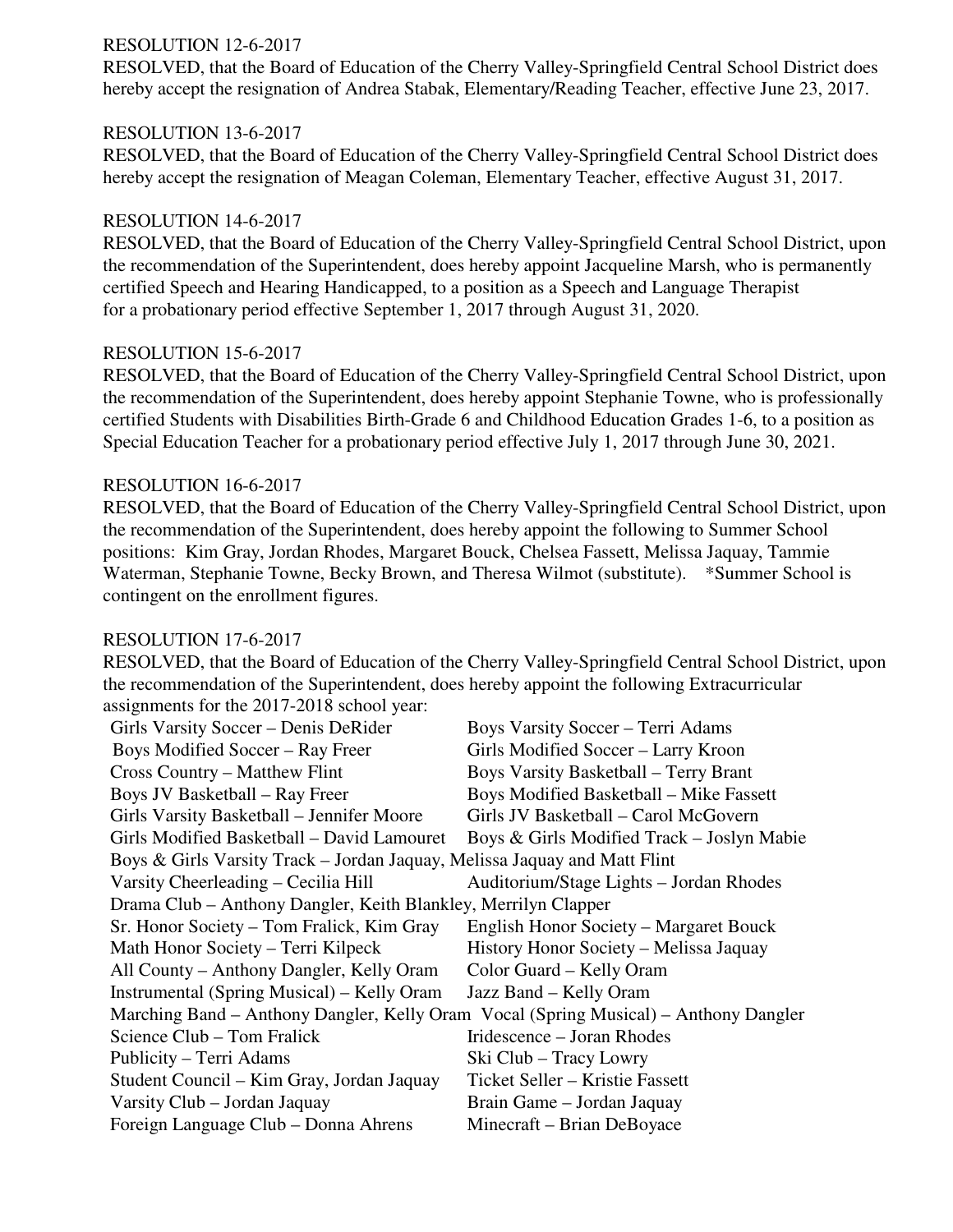Technology Coordinator – Brian DeBoyace

Chaperones:

- Basketball Games Merrilyn Clapper, Kristie Fassett, Kim Gray, Kelly Prime, Becky Sears
- Concerts Merrilyn Clapper, Kristie Fassett, Kim Gray, Annie Ostrander, Kelly Prime, Becky Sears
- Dances Donna Ahrens, Merrilyn Clapper, Kristie Fassett, Kim Gray, Cecilia Hill, Kelly Oram, Kelly Prime, Becky Sears
- Drama Donna Ahrens, Merrilyn Clapper, Kristie Fassett, Kim Gray, Kelly Oram, Annie Ostrander, Kelly Prime, Becky Sears, Sarah Williams
- LMC After School Brian DeBoyace, Tammie Waterman, Diane Kroon
- Tutoring Donna Ahrens, September Amspacher, Linda Drugatz, Erin Seales, Becky Sears, Melissa Jaquay
- Detention Donna Ahrens, Margaret Bouck, Linda Drugatz, Kristie Fassett, Kim Gray, Melissa Jaquay, Terri Kilpeck
- After School Study Hall Donna Ahrens, Margaret Bouck, Tammie Waterman, Linda Drugatz, Kristie Fassett, Kim Gray, Sarah Williams, Melissa Jaquay, Terri Kilpeck

Chemical Hygiene Officer – Wade Blanchard

Class Advisors:  $12^{th}$  Grade – Kelly Prime & Jordan Jaquay,  $11^{th}$  Grade – Cecilia Hill & David Lamouret, 10<sup>th</sup> Grade Sarah Williams & Merrilyn Clapper, 9<sup>th</sup> Grade - Donna Ahrens & Tom Fralick,  $8^{th}$  Grade – Debra Whiteman,  $7^{th}$  Grade – Kylee Horender

# RESOLUTION 18-6-2017

 RESOLVED, that the Board of Education of the Cherry Valley-Springfield Central School District, upon the recommendation of the Superintendent, does hereby approve the following as volunteers for the remainder of the 2016-2017 school year: Sarah Mancuso Kaitlyn Webster Slade Brigham

Will Gibson Christine Tompkins Jacob Fassett Rhiannon Davis Fralick

## RESOLUTION 19-5-2017

RESOLVED, that the Board of Education of the Cherry Valley-Springfield Central School District, does hereby approve the salary agreements for the following: Keyboard Specialist, Treasurer, Secretary to the Superintendent, Cafeteria Manager, Elementary Principal, Secondary Principal and the Director of Special Education.

# RESOLUTION 20-6-2017

 RESOLVED, that the Board of Education of the Cherry Valley-Springfield Central School District, upon the recommendation of the Superintendent, does hereby appoint Lori Miller as a part-time Occupational Therapist for the 2017-2018 school year.

# IV. NEW BUSINESS

A. POLICY REVIEW TAB #3

RESOLUTION 21-6-2017

 RESOLVED, that the Board of Education of the Cherry Valley-Springfield Central School District does hereby conduct a review and first reading of Policy and Regulation updates: 1741, Home-Schooled Students, 4531 Field Trips and Excursions, 4532 School Volunteers, 5151, Homeless Children, 5420, Student Health Services, and 5500 Student Records.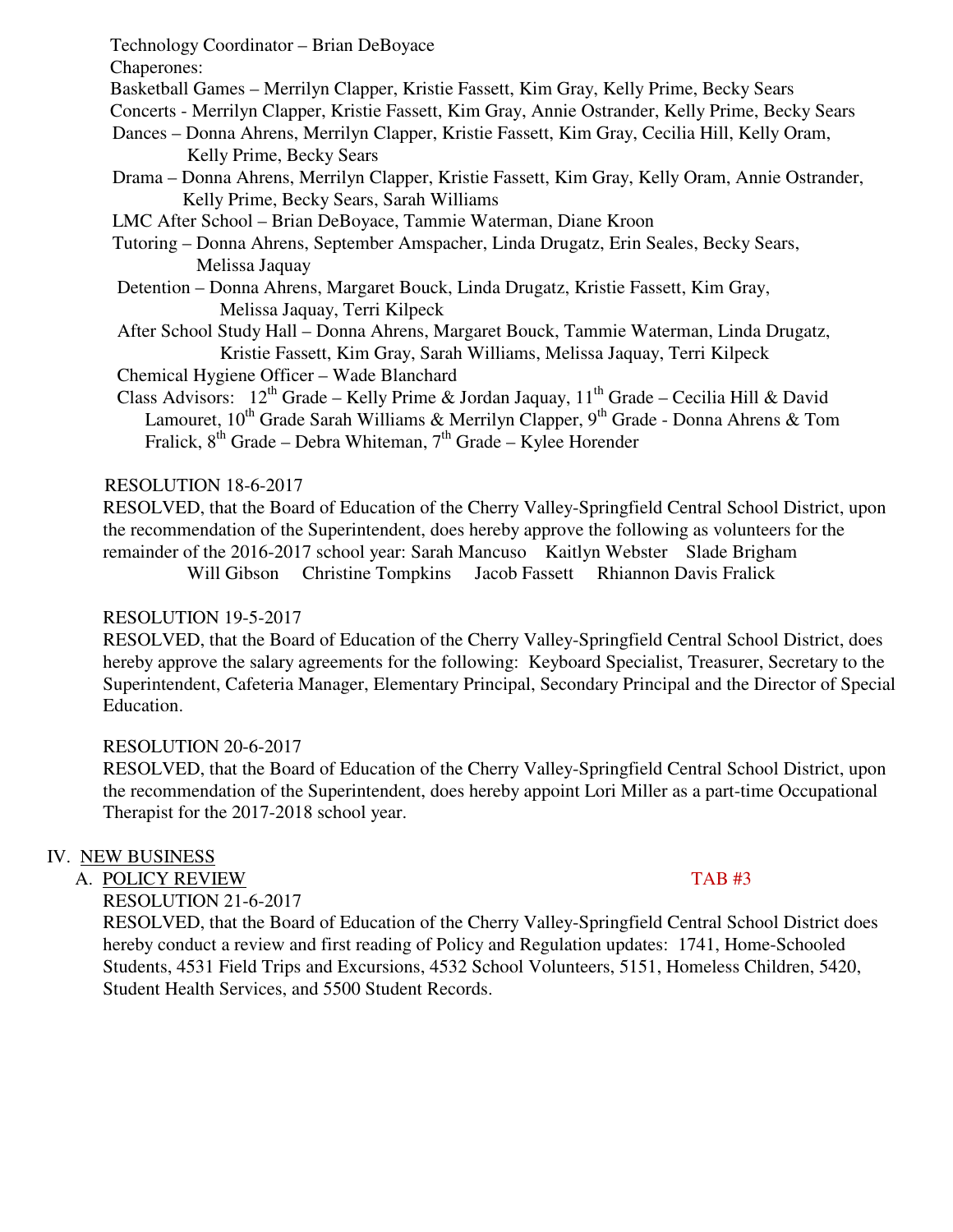# B .POST-ISSUANCE TAX COMPLIANCE TARE TAB # 4

RESOLUTION 22-6-2017

 RESOLUTION, DATED JUNE 15, 2017, OF THE BOARD OF EDUCATION OF THE CHERRY VALLEY-SPRINGFIELD CENTRAL SCHOOL DISTRICT, OTSEGO COUNTY, NEW YORK (THE "DISTRICT") ADOPTING POST-ISSUANCE TAX COMPLIANCE PROCEDURES WHEREAS, the Internal Revenue Service has issued regulations requiring issuers of tax-exempt obligations to certify on various forms that they actively monitor compliance with federal tax rules following the issuance of such obligations; and

WHEREAS, the District is an occasional issuer of tax-exempt obligations and thus is subject to the aforementioned compliance requirements which are critical for the preservation of the preferential tax status of those obligations; and

WHEREAS, it is therefore in the best interest of the District to adopt formal written procedures to ensure such compliance and to designate an official responsible for ensuring that such procedures are followed; and

WHEREAS, the District previously adopted interim post-issuance tax compliance procedures (the "Original Procedures"); and

WHEREAS, it was intended that the Original Procedures would be periodically updated and supplemented; and

WHEREAS, Hodgson Russ LLP, as bond counsel to the District, has prepared and has recommended that the District adopt updated and more comprehensive post-issuance tax compliance procedures;

NOW THEREFORE, BE IT RESOLVED, that the District hereby adopts the updated and more comprehensive post-issuance tax compliance procedures that are attached hereto as "Schedule A" and resolves to be governed thereby; and be it further

RESOLVED, that such Schedule A will be placed in its entirety in the official records, files and minutes of the District and adhered to going forward; and be it further

RESOLVED, that this resolution shall take effect immediately upon its adoption. Roll call vote.

 April Aramini\_\_\_\_\_\_\_\_\_\_ April Erkson\_\_\_\_\_\_\_\_\_\_\_ Amy Garretson\_\_\_\_\_\_\_\_\_ Greg Lowry\_\_\_\_\_\_\_\_\_\_\_\_ Jeffrey Wait\_\_\_\_\_\_\_\_\_\_\_\_ Kevin Lennebacker\_\_\_\_\_\_\_ Robert Tabor\_\_\_\_\_\_\_\_\_\_\_

# C. PERSONNEL

RESOLUTION 23-6-2017

 RESOLVED, that the Board of Education of the Cherry Valley-Springfield Central School District, upon the recommendation of the Superintendent, does hereby conditionally appoint Jennifer Fassett to a position as a Teacher's Aide effective July 1, 2017 for the 2017-2018 school year or until the position is deemed unnecessary.

# RESOLUTION 24-6-2017

 RESOLVED, that the Board of Education of the Cherry Valley-Springfield Central School District, upon the recommendation of the Superintendent, does hereby appoint the following to Summer School positions: Jennifer Fassett, David Lamouret, and Kate Schilling. \*Summer School is contingent on the enrollment figures.

# IV. OLD BUSINESS